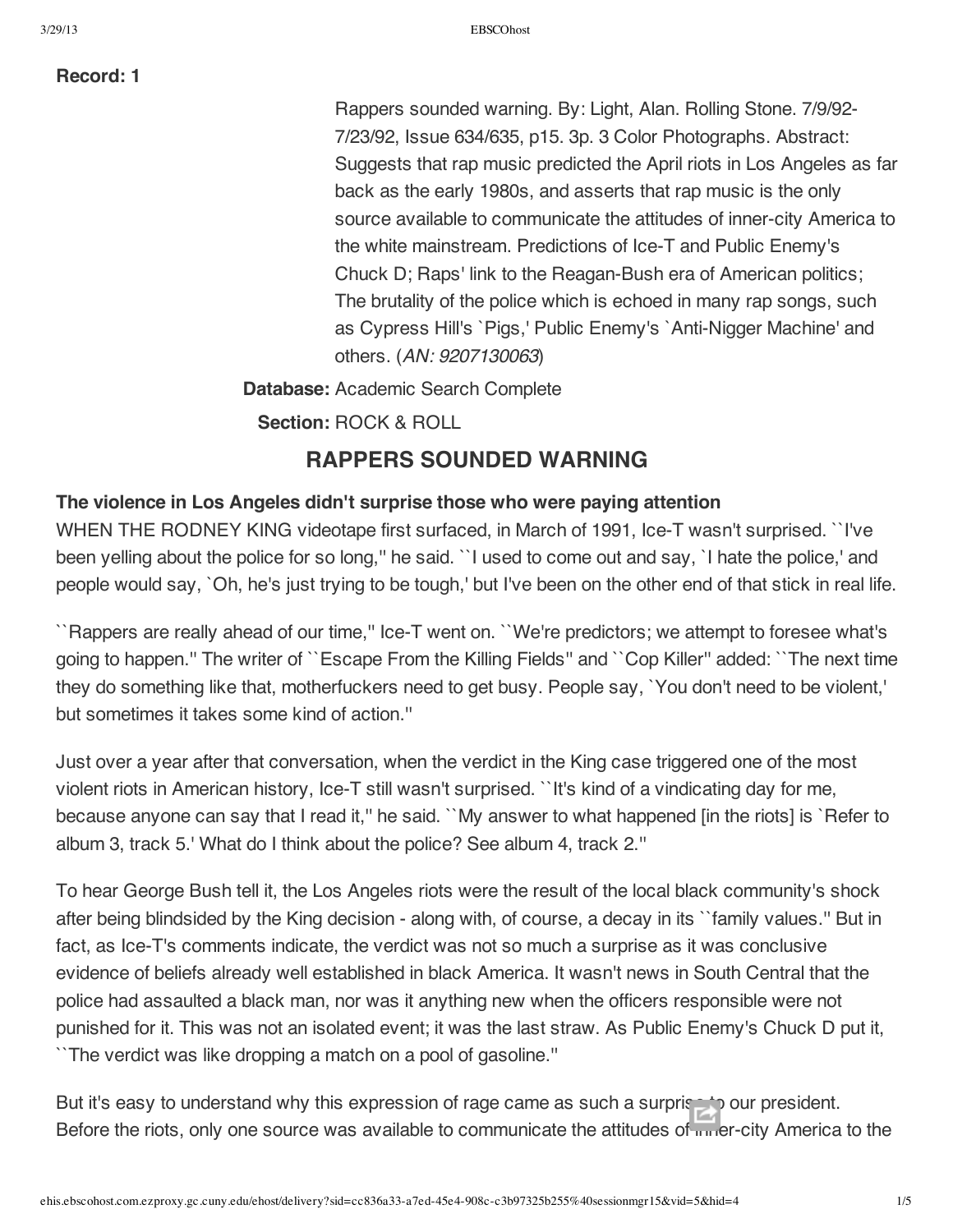white mainstream. That source was rap music. Aside from such powerful hip-hop-influenced films as Boyz n the Hood, Straight Out of Brooklyn and Do the Right Thing, nowhere else in the national media are such issues as police brutality, racism and the unrelenting horrors of urban violence discussed on a regular basis.

Chuck D has called rap ``black America's CNN,'' an alternative network through which black youth can share ideas, fashion, slang and politics. But as the riots and the subsequent response made clear, the ratings still aren't high enough, particularly among those people who determine laws, social programs and our nation's direction.

RAP IS INEXTRICABLY LINKED TO THE Reagan-Bush era of American politics. The first rap hit - ``Rapper's Delight,'' by the Sugarhill Gang - was released in 1979 as Ronald Reagan was campaigning for office. In 1982, in the middle of Reagan's first term, Grandmaster Flash and the Furious Five released ``The Message'' and injected social realism into rap's party rhymes. A vivid, terrifying portrait of ghetto life, the song built to a chorus that would still be relevant, even prophetic, ten years later: ``It's like a jungle/Sometimes it makes me wonder how I keep from going under. . . . Don't push me, 'cause I'm close to the edge/I'm trying not to lose my head.'' After that, rap was firmly established as this era's most overtly political style. It is no coincidence that as the social policies of the Reagan and Bush administrations took hold, the voices of rap grew increasingly angry.

In 1986, with the records of Philadelphia's Schoolly-D and New York's Boogie Down Productions, the stakes were raised with a more violent, unapologetically street-centered style that would come to be known as ``gangsta rap.'' The next year, Public Enemy introduced a militant political component to rap's mix with titles like ``Rightstarter (Message to a Black Man)'' and such lyrics as ``Some ask us why we act the way we act/Without looking how long they kept us back.'' Meanwhile, in Los Angeles, former street criminal Ice-T was fusing these attitudes with the continuing gang dominance of his city. He codified L.A.'s gangsta style with such tracks as ``Colors'' when he rapped: ``My life is violent, but violence is life/Peace is a dream, reality is a knife.''

In 1988, N.W.A (Niggas With Attitude) released Straight Outta Compton, a bomb blast of the fury and frustration of urban male youth. With titles such as ``Dopeman'' and even, unbelievably at the time, ``Fuck tha Police,'' the songs were brutal, unexpurgated, almost cinematic reports from the front lines of the L.A. ghettos. After Compton, rap witnessed a gangsta explosion, a barrage of guns, sex and hostility that was no less than white America's worst nightmare (proved when the FBI sent a ``warning letter'' to N.W.A's record company after getting wind of ``Fuck tha Police'').

The selective brutality of the police has been an especially pervasive theme in rap for many years. Boogie Down Productions put it most succinctly in a rhyme addressed to the police titled ``Who Protects Us From You?'' But there are countless other examples, including:

N.W.A's ``Fuck tha Police'': ``Some police think/They have the authority to kill a minority.'' And ``Sa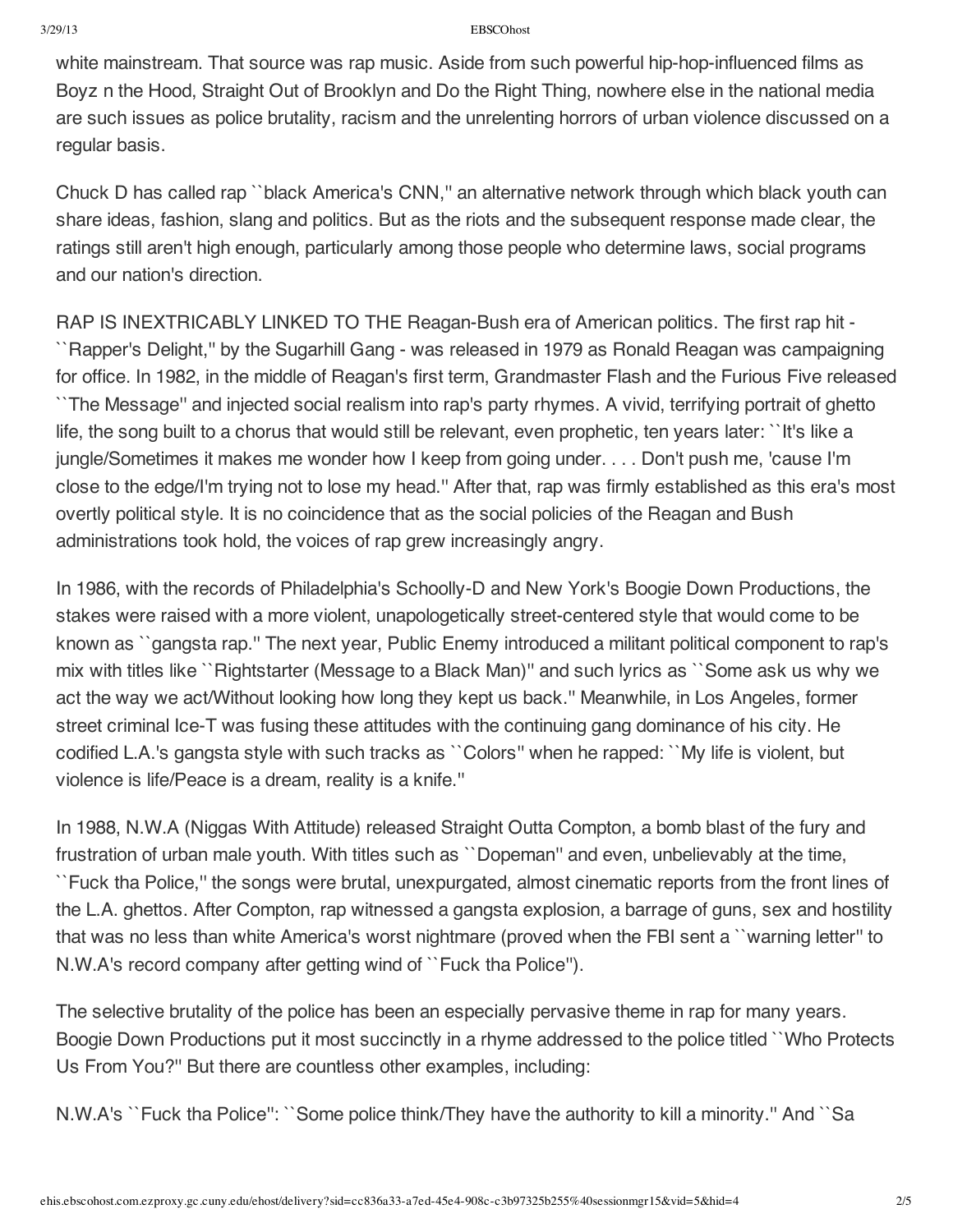Prize (Part 2)": "The police don't want peace/They want a nigger deceased."

Cypress Hill's ``Pigs'': ``This pig harassed the whole neighborhood/This pig worked at the station/This pig killed my homeboy/So the fucking pig went on vacation.''

Public Enemy's ``Anti-Nigger Machine": ``Instead of peace, the police/Just want to wreck and flex." From Houston's Geto Boys (``Police brutality is now a formality/They're kicking our ass and we're paying their salary,'' from ``City Under Siege'') to Seattle's Sir Mix-a-Lot (``I'm hip to the cop procedure/They get you everytime they see you/They stop you, they cuff you, they roll you and they rough you,'' from ``One Time's Got No Case''), police harassment of urban blacks has been addressed by rappers from sea to shining sea. Pop superstar L.L. Cool J dedicated his police brutality song ``Illegal Search'' to ``the cops out there that did the wrong thing to one of my brothers in Jersey.''

One of the most chilling records to listen to in the wake of the L.A. riots is 2Pac's ``Trapped.'' Tupac Shakur is a member of Digital Underground and starred in this year's controversial film Juice. Just prior to the record's release last year, Shakur himself was assaulted by a police officer. Now, however, ``Trapped'' assumes an even more devastating resonance. The narrator describes his neighborhood as a jail cell, a world in which he ``can barely walk the city streets/Without a cop stopping me, searching me, then asking my identity.'' Frustrated and furious, he finally strikes back. To those who question his violent response, Tupac sounds a call that would echo through the streets of South Central: ``How can I feel guilty after all the things they did to me?/Sweated me, hunted me, trapped in my own community/One day I'm going to bust, blow up on this society/Why did you lie to me?/I can't find a trace of equality.''

None of the songs quoted here are obscure or hidden. Almost all of them come from gold- or platinumselling albums. Millions of people have been listening to these ominous warnings for years. Yet not only have few in power heeded these words, rap is still commonly dismissed as a fad or a hateful noise. Metallica's James Hetfield recently said that rap is just ``blacks [saying], `We want everything, we deserve it, give it to us, you fucked up this and that,' and that kind of shit.'' Some, like actor and mobster sycophant Mickey Rourke, have accused rappers and filmmakers Spike Lee and John Singleton of glorifying violence and blamed them for indirectly causing the riots.

Why are so many so eager to dismiss or ignore this music? Undeniably, it is loud and aggressive; its language is often profane; and sometimes it descends into racism, homophobia and misogyny. There is a wide range of rap stylings out there, and some of it is irresponsible or pandering. Finally, though, the attacks come because this is a music that is unabashedly, proudly black, and nothing can alarm a white audience faster. As Ice Cube wrote: ``They say we promote gangs and drugs/You want to sweep a nigger like me up under the rug.''

But the L.A. riots proved that the content of these records, no matter how ugly, cannot be ignored so easily - or without a devastating cost. It should now be obvious to all that rappers are reporting real events and not just striking tough-guy poses. When so many artists continue to sound the same alarm, it is time to acknowledge that they aren't simply making these things up. but They're basing their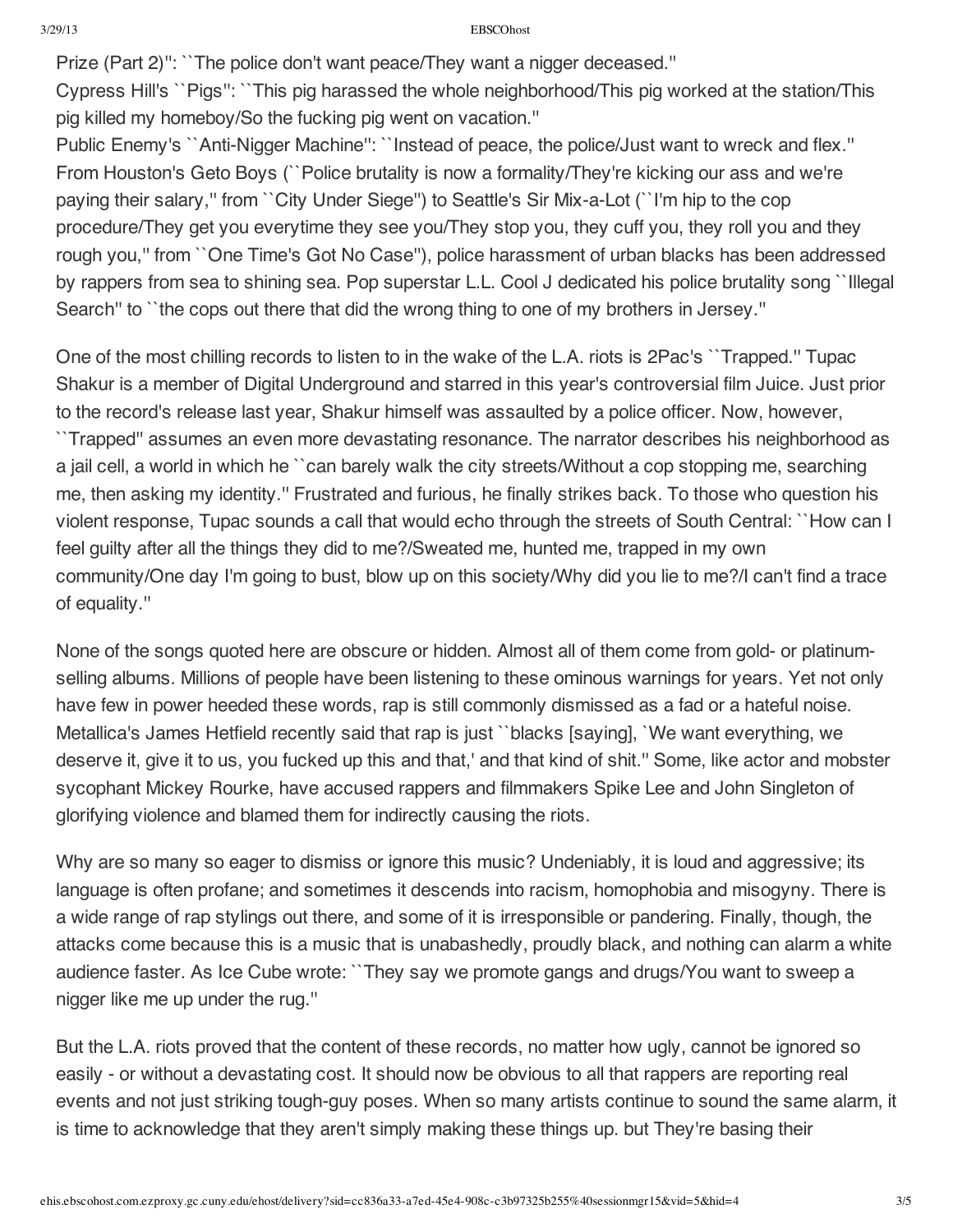accusations on personal experience - events that happened to them or their friends or associates - not to mention more public outrages, like the police killings of Michael Stewart and Eleanor Bumpurs, in New York. How many rappers from how many different quarters must point out the realities of urban violence before the public will accept that describing these horrors is not the same thing as glorifying them?

Ice Cube came under fire for ``Black Korea,'' on his recent album Death Certificate. The track is addressed to Korean shop owners and warns them to ``pay respect to the black fist/Or we'll burn your store right down to a crisp.'' One can argue with Ice Cube's conclusions or his language, but no one who had heard the album could claim to have been surprised when tensions between the black and Korean communities erupted in Los Angeles.

Such topics, however, are virtually invisible in the mainstream national media. As documented in Andrew Hacker's compelling new study of race in America, Two Nations: Black and White, Separate, Hostile, Unequal, journalism remains one of the professional fields in which blacks continue to suffer from the greatest underrepresentation. How many black faces did you see reporting from L.A. during the riots? It's no wonder distrust of the press is so rampant among the hip-hop generation; rap has risen to fill this vacuum in the dissemination of information. ``Rap is media control,'' says Chuck D. ``Everything else in the world, if it's about the black situation, it comes to you from another perspective.''

When George Bush was asked after the riots if he knew who Ice Cube was, he said, ''No, I've never heard of them, but I know that rap is the music where it rhymes.'' Well, yes - it is music that rhymes, that makes listeners laugh and dance and rhyme along. But it is also a music that makes its audience think and tells the truth about the world - their world, a place they don't see represented anywhere else.

A new study of 700 black teenagers from the East Coast and California, titled ``Reaching the Hip-Hop Generation,'' reveals that rappers are the only public figures still respected by black youth, the only potential role models left. As Ice-T points out, there's also a new generation of white kids listening to rap and being exposed to a minority perspective for the first time: ``They're saying: `Hold up, these rappers are talking to me, and it's making me understand. Why did John Wayne always win? Weren't we taking that land from the Indians? Haven't we been kind of fucked-up to people?' They're starting to figure it out.''

PHOTO: Ice Cube (LARRY FORD/OUTLINE)

PHOTO: Ice-T: The riots were "vindicating." (BRIAN SMITH/OUTLINE)

PHOTO: N.W.A. (clockwise from top left): MC Ren, Yella, Eazy-E and Dr. Dre (NEAL PRESTON/OUTLINE)

By Alan Light

 $\sim$ ~~~~~~